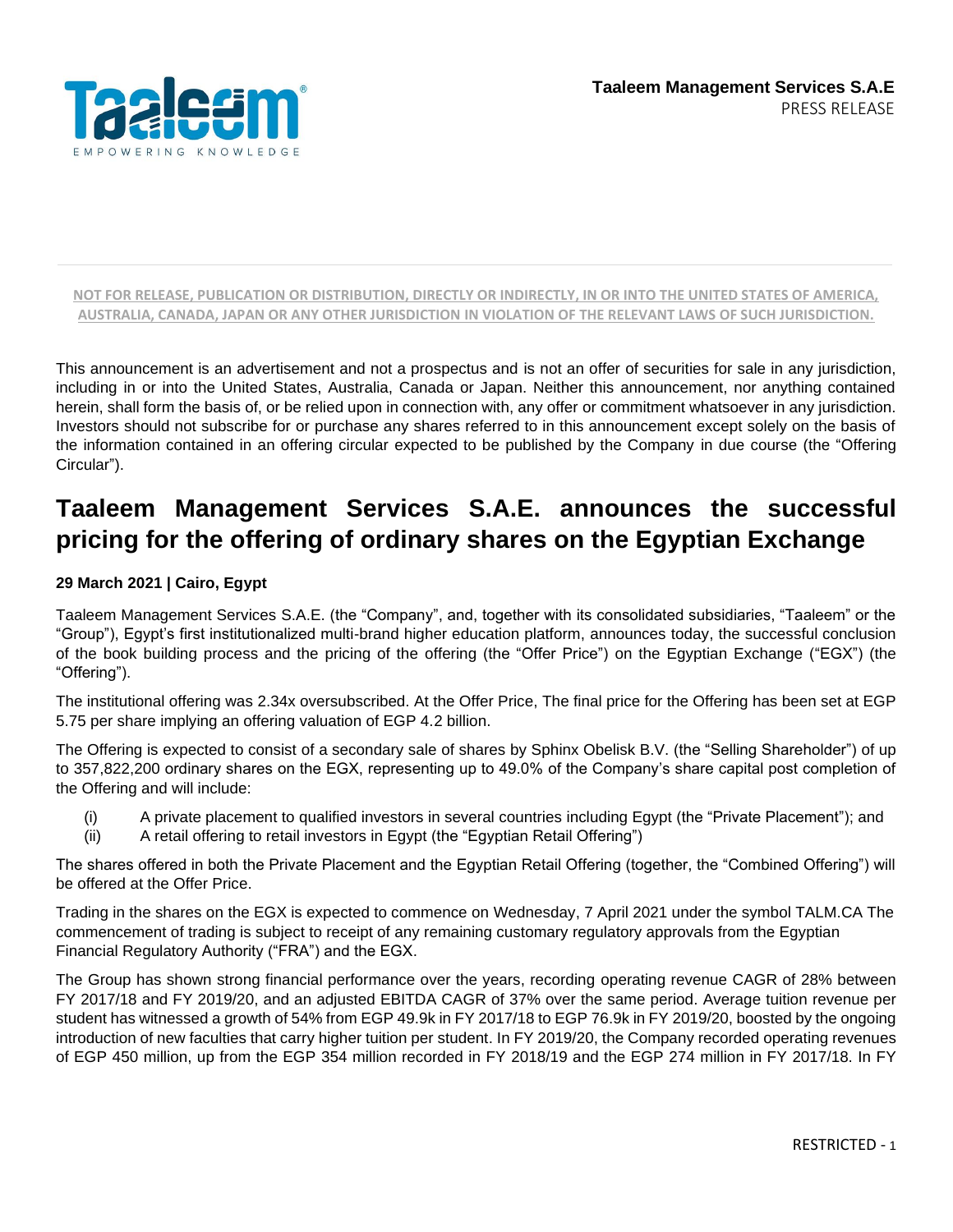

2019/20, the Group's adjusted EBITDA<sup>1</sup> was EGP 240 million compared to EGP 184 million recorded in FY 2018/19 and EGP 128 million in FY 2017/18. Profit for the year for FY 2019/20 stood at EGP 144 million up from the EGP 110 million recorded in FY 2018/19 and EGP 62 million in FY 2017/18.

The Company has engaged CI Capital Investment Banking S.A.E ("CI Capital") to act as Sole Global Coordinator and Joint Bookrunner, and Renaissance Capital Egypt for Promoting and Underwriting of Securities S.A.E ("Renaissance Capital") and First Abu Dhabi Bank PJSC ("FAB") to act as Joint Bookrunners for the Combined Offering. For the avoidance of doubt, Renaissance Capital and FAB have been appointed as Joint Bookrunners in connection with the Private Placement only. Norton Rose Fulbright is international counsel to the Company. Matouk Bassiouny & Hennawy is local counsel to the Company. White & Case is local and international counsel to the Joint Bookrunners.

# **For further information, please contact:**

| <b>Taaleem Management Services S.A.E</b> | <b>Renaissance Capital</b>           |
|------------------------------------------|--------------------------------------|
| Khaled Khater                            | Simon Aird                           |
|                                          | Email: SAird@rencap.com              |
| <b>Chief Financial Officer</b>           |                                      |
| Email: Khaled.khater@taaleem.me          | Omar Gaafar                          |
| Mobile: +(20)1027676857                  | Email: OGaafar@rencap.com            |
| <b>CI Capital</b>                        | <b>FAB</b>                           |
| Abdelrazzak Sidky                        | <b>Hollie Mcguinness</b>             |
| Email: Abdelrazzak.sidky@cicapital.com   | Email: Hollie.Mcguinness@bankfab.com |
| Nader Toutounghi                         |                                      |
| Email: nader.toutounghi@cicapital.com    |                                      |
|                                          |                                      |

<sup>&</sup>lt;sup>1</sup> Adjusted for legal, advisory, and other expenses incurred in connection with the shareholders' acquisition of the Company in the calendar year 2015, and subsequently paid by the Company on behalf of the shareholders, discontinued operations and one-off gains/expenses, which are not recurring in the ordinary course of the Company's operations, and do not entail further accrual of the same nature or for the same purpose in the future, capital gain or loss resulting from the sale of fixed assets, and any expenses or fees relating to the listing of the Taaleem shares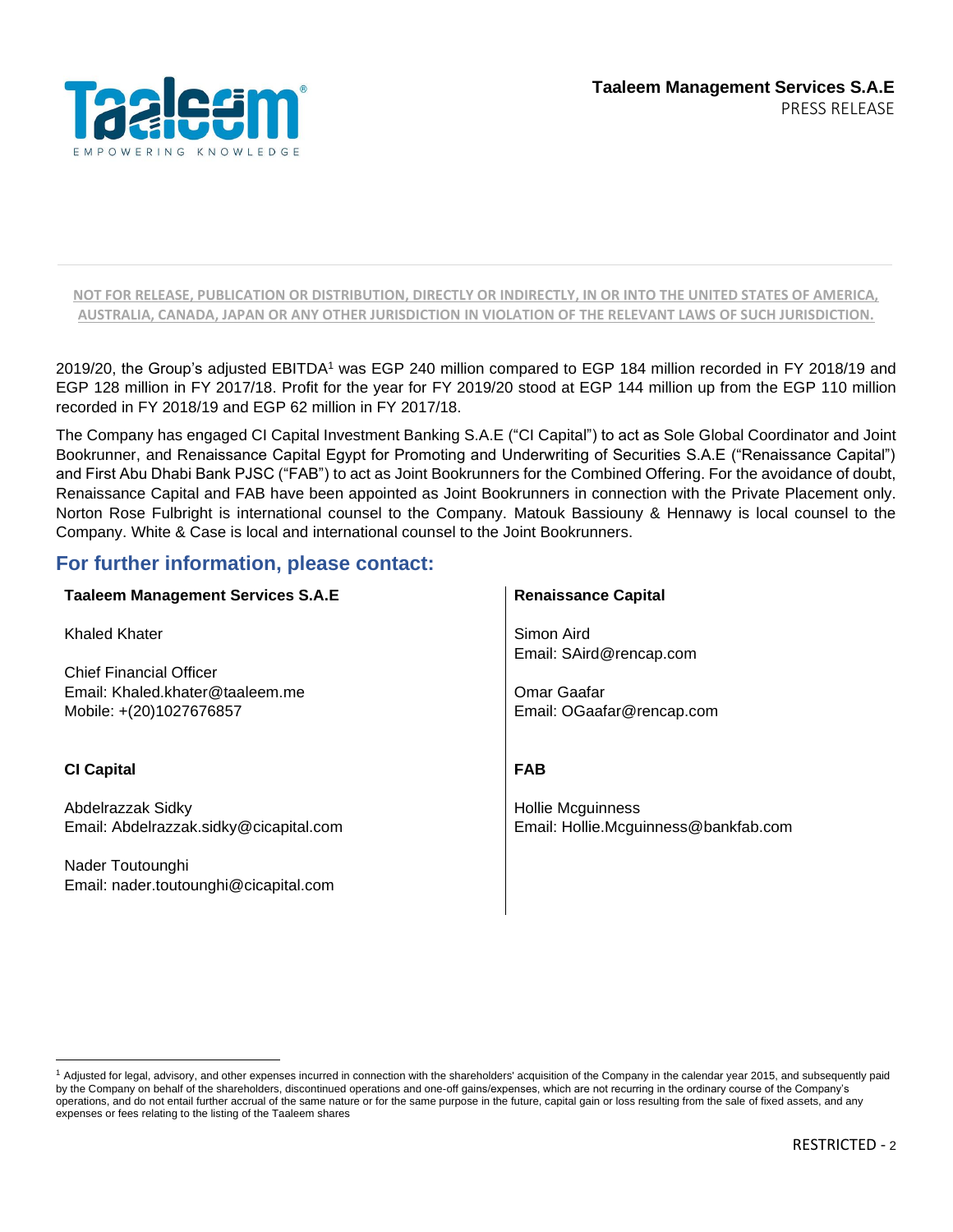

# **About Taaleem**

Taaleem is a leading higher education provider in Egypt, which operates Nahda University in Beni Suef ("NUB") with two campuses in Beni Suef Governorate, 100 km south of Greater Cairo. The university is the largest private university in Upper Egypt with a total capacity of just over 11,000 students and more than 6,270 enrolled students for the 2020/2021 academic year, serving Egypt's most populous and one of its most underserved regions. Taaleem's flagship university, NUB, hosts a wide spectrum of high-quality education, including pharmacy, dentistry, engineering, computer science, media, marketing and business administration, medicine, and physiotherapy. NUB's faculty of medicine is Egypt's largest private medical faculty, and one of only five nationwide, with an exclusive partnership with the Medical University of Vienna International ("MUVI"), an internationally ranked university and one of the oldest medical universities in Europe. NUB plans to launch three new faculties over the next three years, subject to obtaining regulatory approvals, which are expected to boost student capacity by 27%.

In addition to NUB, the Company is in the process of launching Badya University in West Cairo, subject to regulatory approvals, with a potential total capacity of 9,160 students.

# **Competitive Strengths**

### **The First and Largest Private University in Upper Egypt, Offering High Quality Education, Generating Strong Demand Across Faculties**

- NUB is strategically located in Upper Egypt, the most populous and one of the most underserved regions in Egypt with a low university per capita ratio
- NUB is the first and largest private university in Upper Egypt
- NUB has been able to garner strong demand as evidenced by its 80%+ intake utilization on the back of the improved quality of education

#### **Focusing on Faculties Generating Industry Leading Margins, Underpinned by Launching Egypt's Largest Private Faculty of Medicine and One of Only Five Private Universities in Egypt**

- Affordable price point in comparison to peers and flexibility to increase tuition fees
- Taaleem has historically been able to generate above industry average margins as NUB has been consistently increasing its exposure to high margin faculties. For the 2020/2021 academic year, 67% of NUB's student body is enrolled in high-margin faculties
- Launched Egypt's largest medical faculty in terms of capacity among private universities with an annual capacity of 400 students as the first private faculty of medicine in Upper Egypt and one of only five private medicine faculties in Egypt with an exclusive partnership with MUVI

#### **Spearheaded by a Committed and Highly Competent Management Team with a Strong Track Record in Growth Acceleration and Institutionalization**

Led by an experienced team of educators and executives with broad experience in academics and business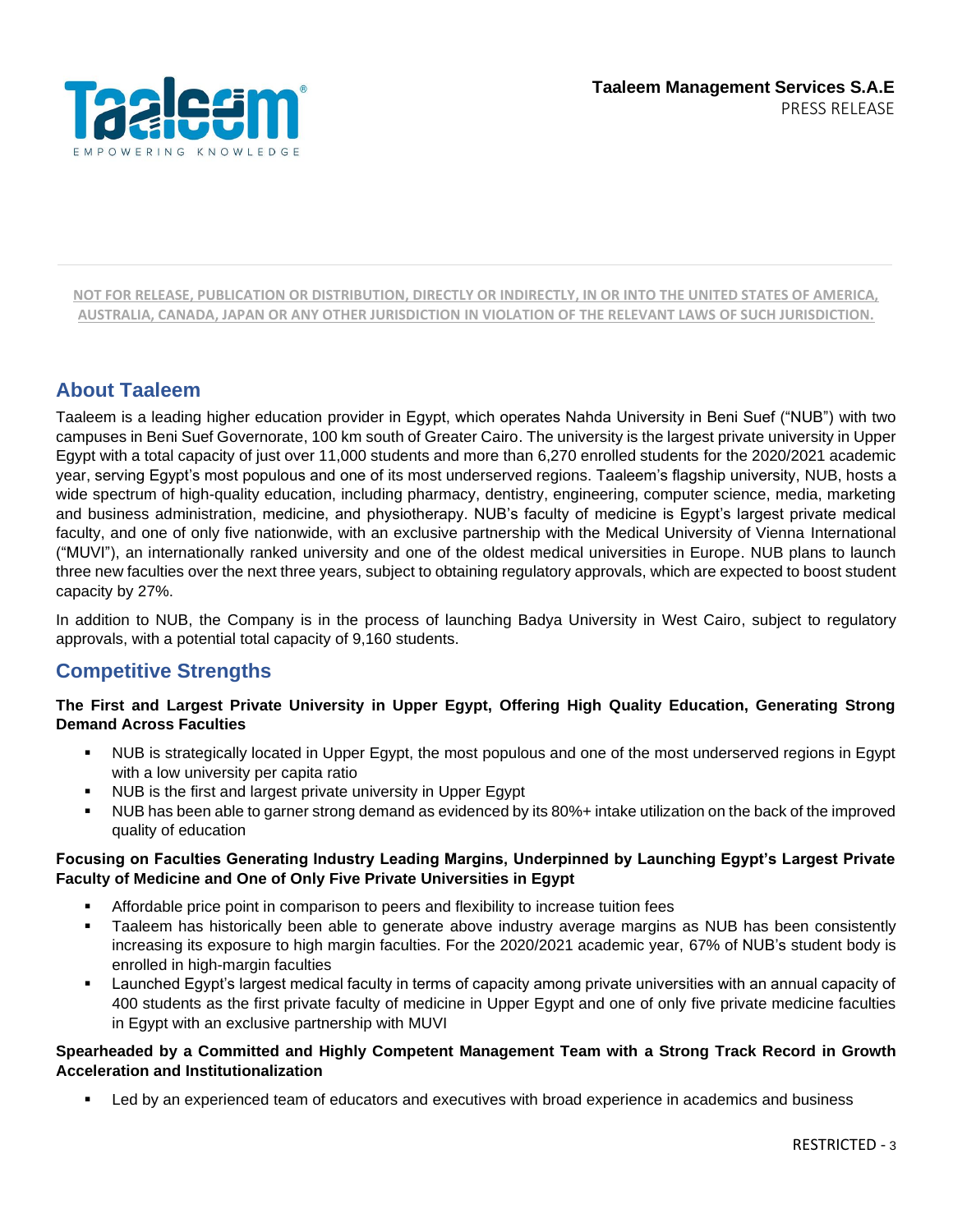

- Committed to providing high-quality undergraduate, graduate and specialized degree programs and enhancing the student experience to strengthen outcomes
- Introduced the first institutionalized higher education management platform in Upper Egypt by enhancing infrastructure, improving the university offerings and hiring top tier academic staff over the last five years

### **Unique Platform with Strong Financial Performance Supported by an Unlevered Balance Sheet, That is Expected to Accelerate on the Back of its Organic Expansion. A Pure Play on Egypt's underserved Higher Education Industry with a Superior Profitability Profile.**

- FY 2019/20 revenues of EGP 450mn and adjusted EBITDA of EGP 240mn, with a superior adjusted EBITDA margin of 53% as a result of being a pure play higher education player
- Solid track record with 3-year revenue and adjusted EBITDA CAGR of 28% and 37%, respectively
- Unlevered balance sheet with a Net Cash position

### **Clear, Well-Articulated and Diversified Expansion Plan, Underpinned by the Introduction of New Faculties and the new Badya University**

- Expecting the introduction of three new faculties at NUB over the next three years offering agricultural engineering, arts, and architecture, which are expected to increase student capacity by 27%
- Taaleem entered into a joint venture with Palm Hills Development S.A.E. to set up a higher education campus with a capacity of 9,160 students in West Cairo controlled and managed by Taaleem
- Exploring opportunity to manage community colleges in Egypt in a number of governorates

## **Operating in the Underpenetrated and Resilient Private Higher Education Market with Significant Barriers to Entry**

- Highly attractive supply and demand dynamics with the number of universities per one million capita of only 0.5 in Egypt while the demand continues to grow given supportive demographics
- Stable legal and regulatory framework imposes significant barriers to entry supported by a progressive regulator
- High capital requirements to fund campus real estate infrastructure form an additional barrier to entry in the sector

### **Strong Commitment to Achieve Significant Social Impact While Implementing Best Governance Practices**

- Taaleem has been actively pursuing the highest environmental, social and safety standards for its students, employees and all other stakeholders
- Taaleem is an active player in the community promoting equality and social welfare with its campuses located in a governorate that was once listed as underdeveloped
- Adopting global best practices to ensure proper governance

– Ends –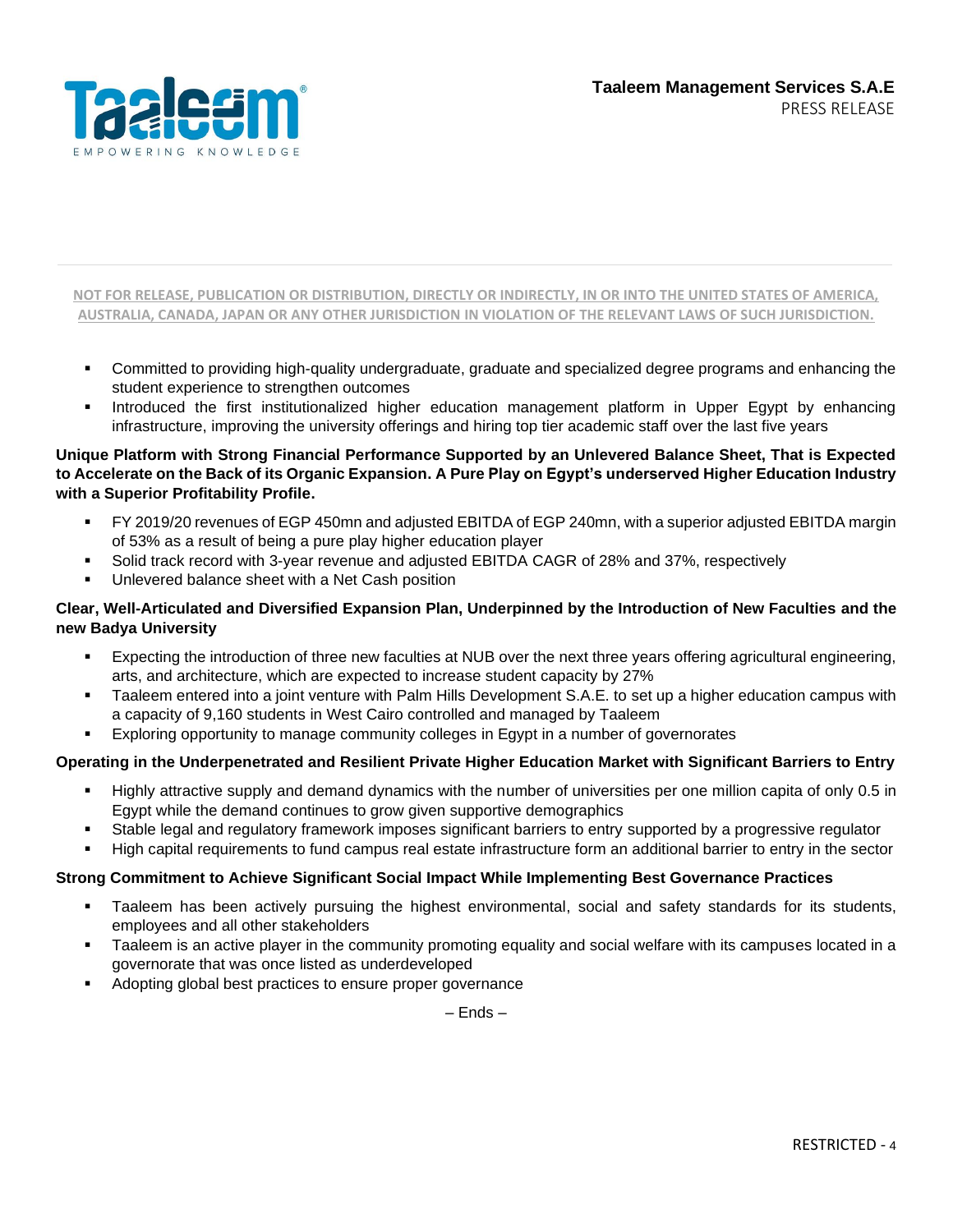

# **Important Notice**

The material set forth herein is for informational purposes only and does not constitute an offer of securities for sale or a solicitation of any offer to buy securities in the United States, Australia, Canada or Japan or any other jurisdiction in which such an offer or solicitation is unlawful. The securities referred to herein have not been and will not be registered under the United States Securities Act of 1933, as amended (the Securities Act), or the securities laws of any state in the United States, and may not be offered or sold within the United States except pursuant to an exemption from, or in a transaction not subject to, the registration requirements of the Securities Act and applicable state laws. No public offering of securities has been or will be made in the United States. Subject to certain exceptions, the securities referred to herein may not be offered or sold in Australia, Canada or Japan, or for the account or benefit of, any national, resident or citizen of Australia, Canada or Japan. Copies of this material are not being, and should not be, distributed or sent, directly or indirectly, into the United States, Australia, Canada or Japan.

This communication is an advertisement and not a prospectus and does not constitute an offer of securities to the public in the United Kingdom or elsewhere. Any offer to acquire shares pursuant to the proposed offering will be made, and any investor should make his investment, solely on the basis of information that is contained in the offering circular expected to be published by the Company in due course (the "Offering Circular"). Copies of the Offering Circular will, following publication, be available from the Company's registered office. In the United Kingdom, this communication and, when effected, the offering are and will be only addressed to, and directed at "qualified investors" as defined in Article 2(e) of the Prospectus Regulation (Regulation (EU) 2017/1129), as it forms part of domestic law in the United Kingdom by virtue of the European Union (Withdrawal) Act 2018, who are also (i) persons who have professional experience in matters relating to investments falling within the definition of "investment professionals" in Article 19(5) of the Financial Services and Markets Act 2000 (Financial Promotion) Order 2005 (the Order), (ii) high net worth entities falling within Article 49(2)(a)-(d) of the Order or (iii) other persons to whom it may lawfully be communicated (all such persons together being referred to as "relevant persons").

Any person who is not a relevant person should not act or rely on this document or any of its contents. Any investment or investor activity to which this communication relates is only available to and will be engaged in only with, relevant persons.

This announcement and any offer if made subsequently is directed only at persons in member states of the European Economic Area who are "qualified investors" within the meaning of Article 2(E) of the Prospectus Regulation EU 2017/1129 as amended (Qualified Investors). This announcement must not be acted on or relied on in any member state of the European Economic Area, by any person who is not a Qualified Investor. Any person in the EEA who acquires the securities in any offer (an investor) or to whom any offer of the securities is made will be deemed to have represented and agreed that it is a Qualified Investor. Any investor will also be deemed to have represented and agreed that any securities acquired by it in the offer have not been acquired on behalf of persons in the EEA other than Qualified Investors or persons in the UK and other member states (where equivalent legislation exists) for whom the investor has authority to make decisions on a wholly discretionary basis, nor have the securities been acquired with a view to their offer or resale in the EEA to persons where this would result in a requirement for publication by the Company or any manager of a prospectus pursuant to Article 3 of the Prospectus Regulation. The Company, CI Capital Investment Banking, Renaissance Capital and First Abu Dhabi Bank and their respective affiliates, and others will rely on the truth and accuracy of the foregoing representations and